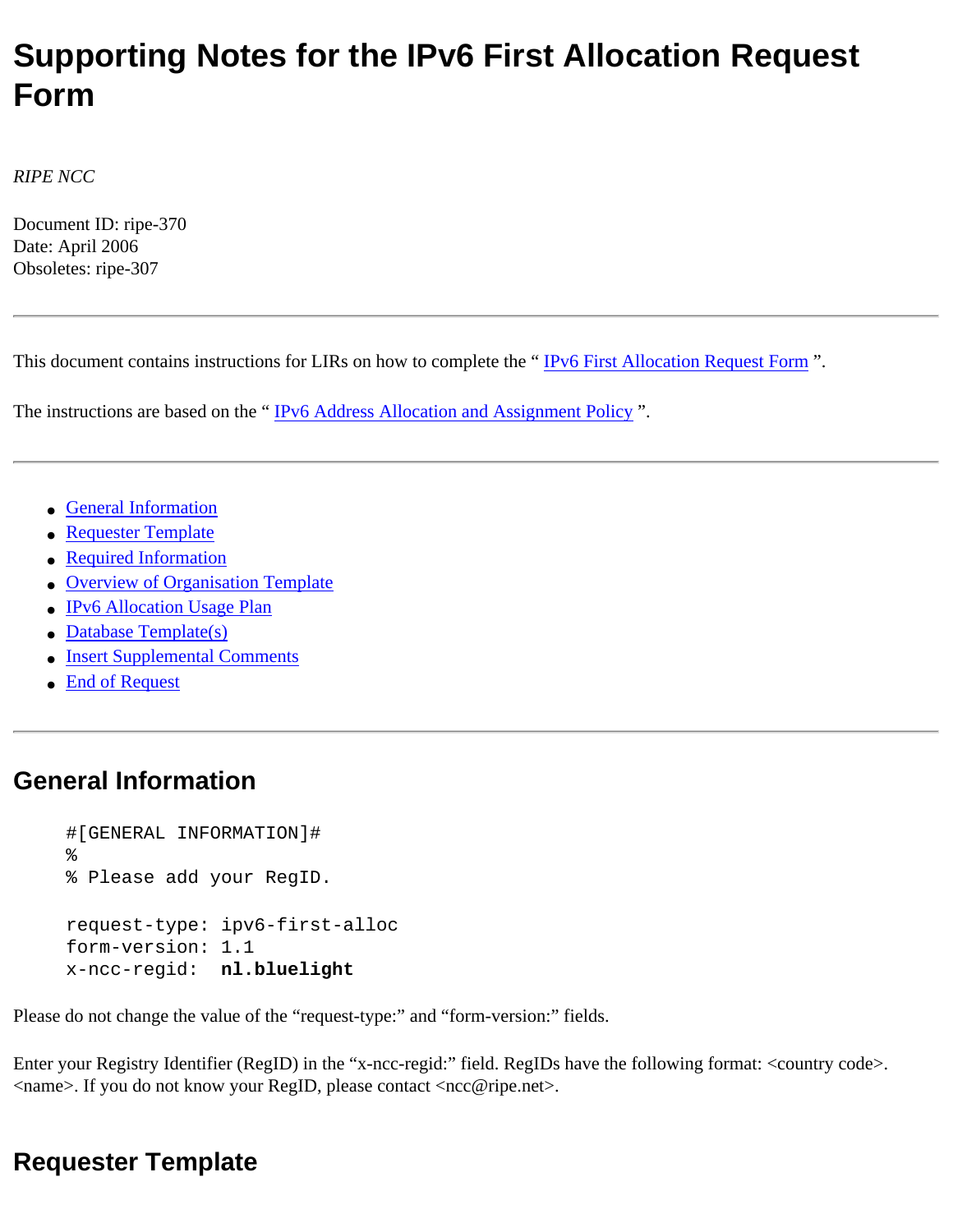```
#[REQUESTER TEMPLATE]#
%
% Please add your contact details.
name: John Smith
phone: +123 45 678910
fax-no: +123 45 678911
email: john@bluelight.ripe.net
nic-hdl: HOHO1-RIPE
```
Enter your contact details in the requester template. You must be a registered contact for the LIR. The [LIR Portal](https://lirportal.ripe.net/) contains the list of registered contacts for your LIR.

Please use international dialling codes (for example, +31 for the Netherlands,) in the "phone:" and "fax-no:" fields.

Enter your NIC handle, if you have one, in the "nic-hdl:" field.

### <span id="page-1-0"></span>**Required Information**

```
#[REQUIRED INFORMATION]#
%
% Do you accept the IPv6 Address Allocation and Assignment
% Policy? (Yes/No)
confirmation: yes
% If you have any online information about your future
% IPv6 services, please add the URL below.
```
website: **http://www.bluelight.ripe.net/ipv6-connectivity.html**

You must read the [IPv6 Address Allocation and Assignment Policy](http://test-www.ripe.net/ripe/docs/ipv6-policy.html). Enter 'yes' in the "confirmation:" field if you agree to follow this policy.

If you have any online information about your planned IPv6 services, enter the URL in the "website:" field.

## <span id="page-1-1"></span>**Overview of Organisation Template**

```
#[OVERVIEW OF ORGANISATION TEMPLATE]#
\epsilon% Please add a short description of your organisation.
org-description: Bluelight B.V. is an ISP. We will make IPv6
                  connectivity available to all 10,000 of our 
                  ADSL customers.
```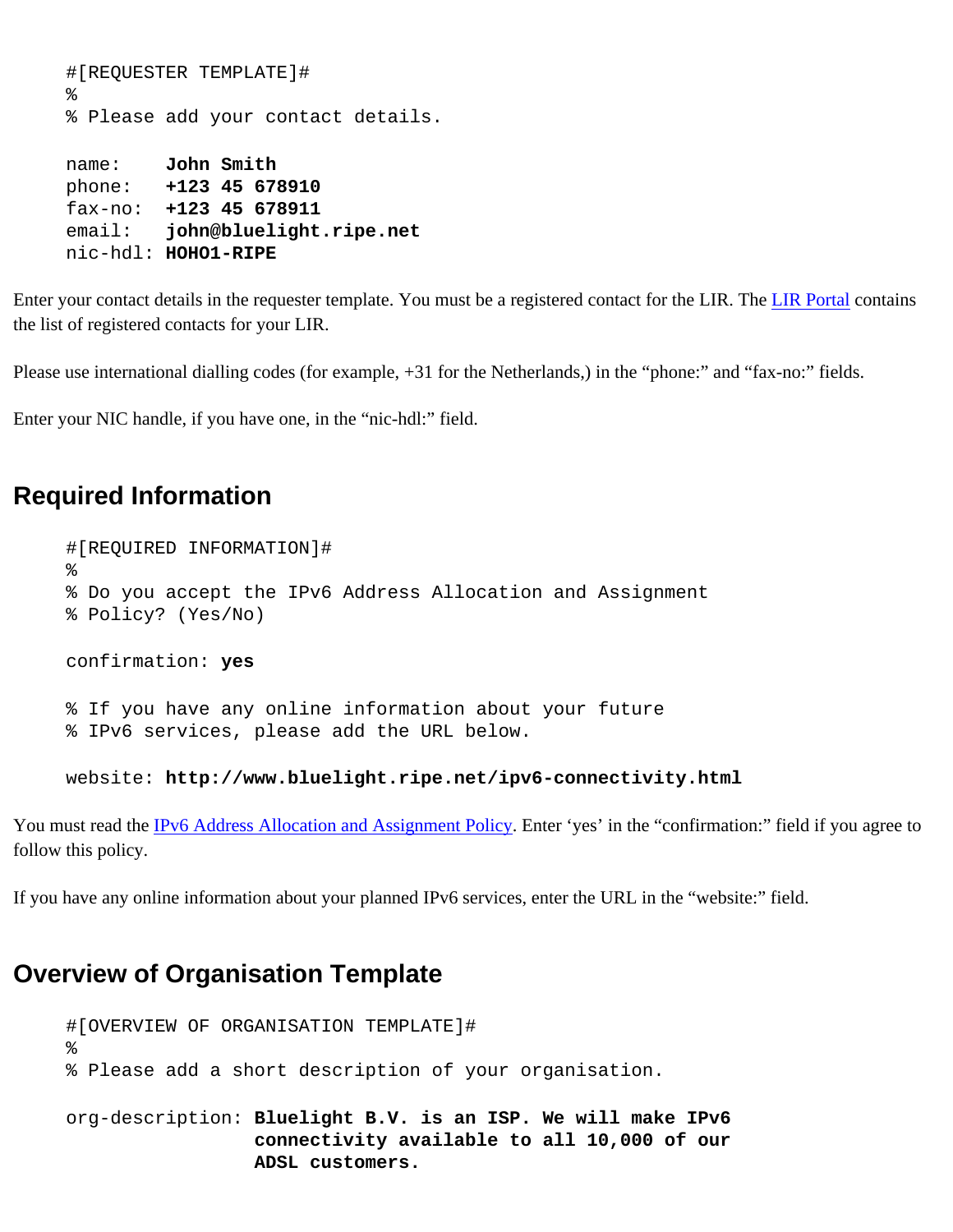```
% If your organisation has IPv6 allocations from any of the Regional
% Internet Registries (RIRs), please list the ranges below.
other-allocation: none
% Will the whole organisation use the requested 
allocation? 
% If another part of the organisation will request separate IPv6
% address space from any RIR, please inform us below. (Whole/Part)
for-whole-or-part-of-the-organisation: whole
```
In the "org-description:" field, write a short description of your organisation. Include information about your IPv6 services and customers.

Use the "other-allocation:" field to list all the IPv6 allocations that you already have. These can be from any RIR. You can repeat this field as many times as needed.

Enter 'part' in the "for-whole-or-part-of-the-organisation:" field if any part of your organisation, anywhere in the world, will request separate IPv6 address space. Otherwise, enter 'whole'.

## <span id="page-2-0"></span>**IPv6 Allocation Usage Plan**

| subnet:<br>subnet:    | /42<br>/40                              |        | $\mathbf x$      | x                 | Corporate $(64 / 48s)$<br>SOHOS (256 / 48s) |
|-----------------------|-----------------------------------------|--------|------------------|-------------------|---------------------------------------------|
| subnet:               | 745                                     | x      |                  |                   | 8 ADSL POPS                                 |
| %<br>$\,{}^{\circ}\!$ | Subnet<br>size $(7nn)$ 3 months         | Within | Within<br>1 year | Within<br>2 years | Purpose                                     |
| ៖                     | % When will you use this address space? |        |                  |                   |                                             |
| ·                     | #[IPv6 ALLOCATION USAGE PLAN]#          |        |                  |                   |                                             |

Enter the size of each subnet in the "Subnet size (/nn)" column. Please specify the size using IPv6 slash notation (for example, /48). You can repeat the "subnet:" field as many times as needed.

In the "Purpose" column, write a short description of each subnet. If needed, you can write a more detailed description in the "Insert Supplemental Comments" section at the end of this form.

Complete the remaining columns with a cross  $(x)$  or a dash  $(-)$ . For example, if you will use a subnet within three months, enter a cross in the "Within 3 months" column and a dash in both the "Within 1 year" and "Within 2 years" columns.

<span id="page-2-1"></span>You must plan to make 200 or more /48 assignments within two years. If you group any assignments together, please use the "Purpose" column to show how many /48 assignments are in each subnet.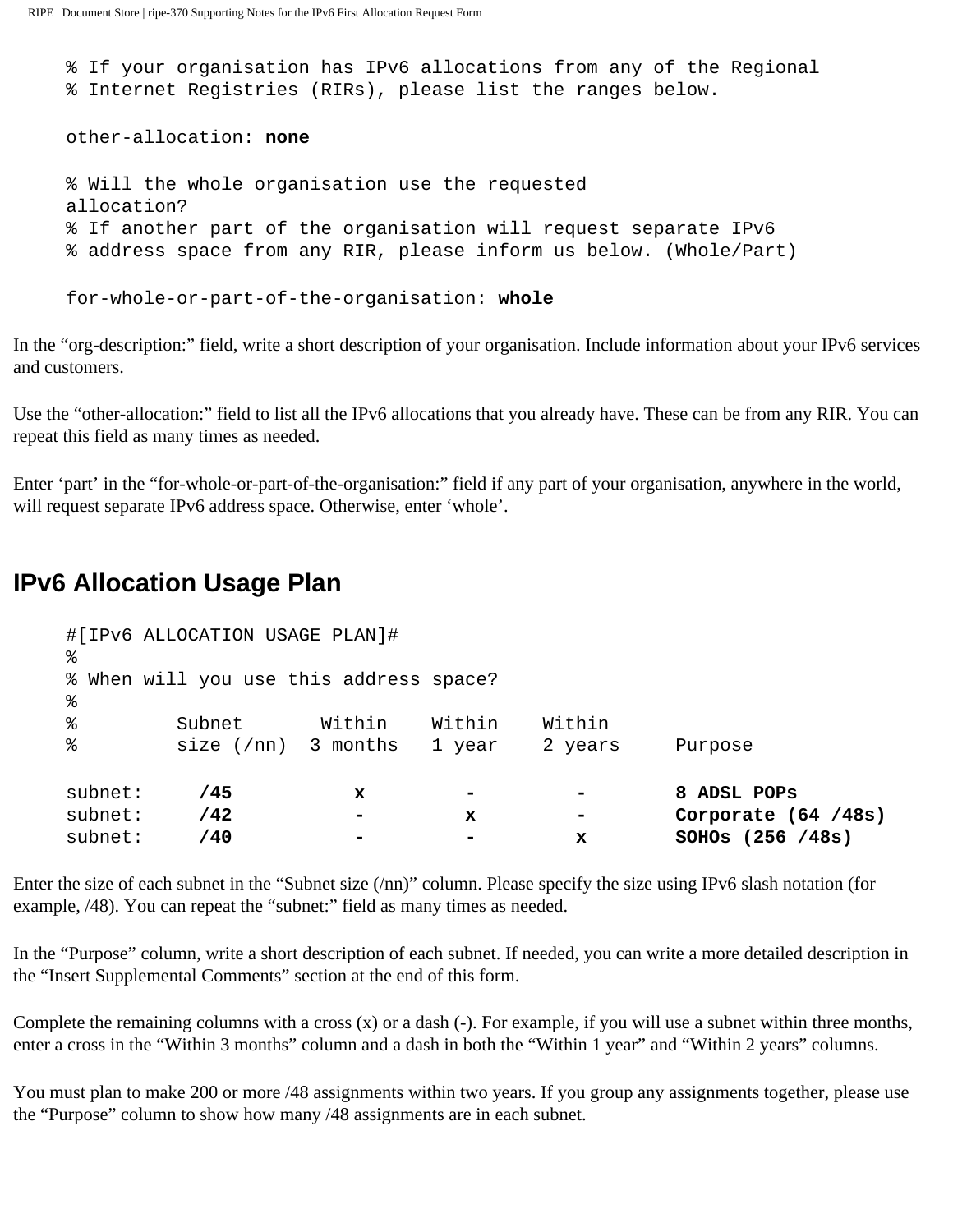# **Database Template(s)**

```
#[DATABASE TEMPLATE(S)]# 
\epsilon% Please complete all of the fields below.
inet6num: 
netname: 
descr: Bluelight B.V.
country: NL
org: ORG-Bb2-RIPE
admin-c: HOHO1-RIPE
tech-c: HOHO1-RIPE
status: ALLOCATED-BY-RIR
mnt-by: RIPE-NCC-HM-MNT
mnt-lower: BLUELIGHT-MNT
mnt-routes: BLUELIGHT-MNT
notify: john@bluelight.ripe.net
changed: hostmaster@ripe.net
source: RIPE
```
Leave the "inet6num:" and "netname:" fields empty as we (the RIPE NCC) will complete them.

Enter the legal name of the LIR's organisation in the "descr:" field.

Enter the ISO country code of the LIR's organisation in the "country:" field.

Enter the org-ID of the LIR's **organisation** object in the "org:" field. If you don't know your LIR's org-ID, you can find it in the Organisation Object Editor ([https://lirportal.ripe.net\)](https://lirportal.ripe.net/).

**Person** and **role** objects contain information about people. Each object has a unique NIC handle (nic-hdl). You can create **person** and **role** objects using webupdates.

The nic-hdl of the **role** or **person** object entered in the "admin-c:" field should be for someone who has administrative responsibilities for the network.

The nic-hdl of the **role** or **person** object entered in the "tech-c:" field should be for someone who has technical knowledge of the network.

The "status:" field must be ALLOCATED-BY-RIR.

Maintainers protect objects in the RIPE Whois Database. They contain the information needed to authorise creation, deletion or modification of these objects. You can create maintainers using the 'Maintainer Editor' ([https://lirportal.ripe.net\)](https://lirportal.ripe.net/).

The "mnt-by:" field must be RIPE-NCC-HM-MNT.

The "mnt-lower:" field shows which maintainer authorises the creation of **inet6num** objects (assignments) within the allocated block.